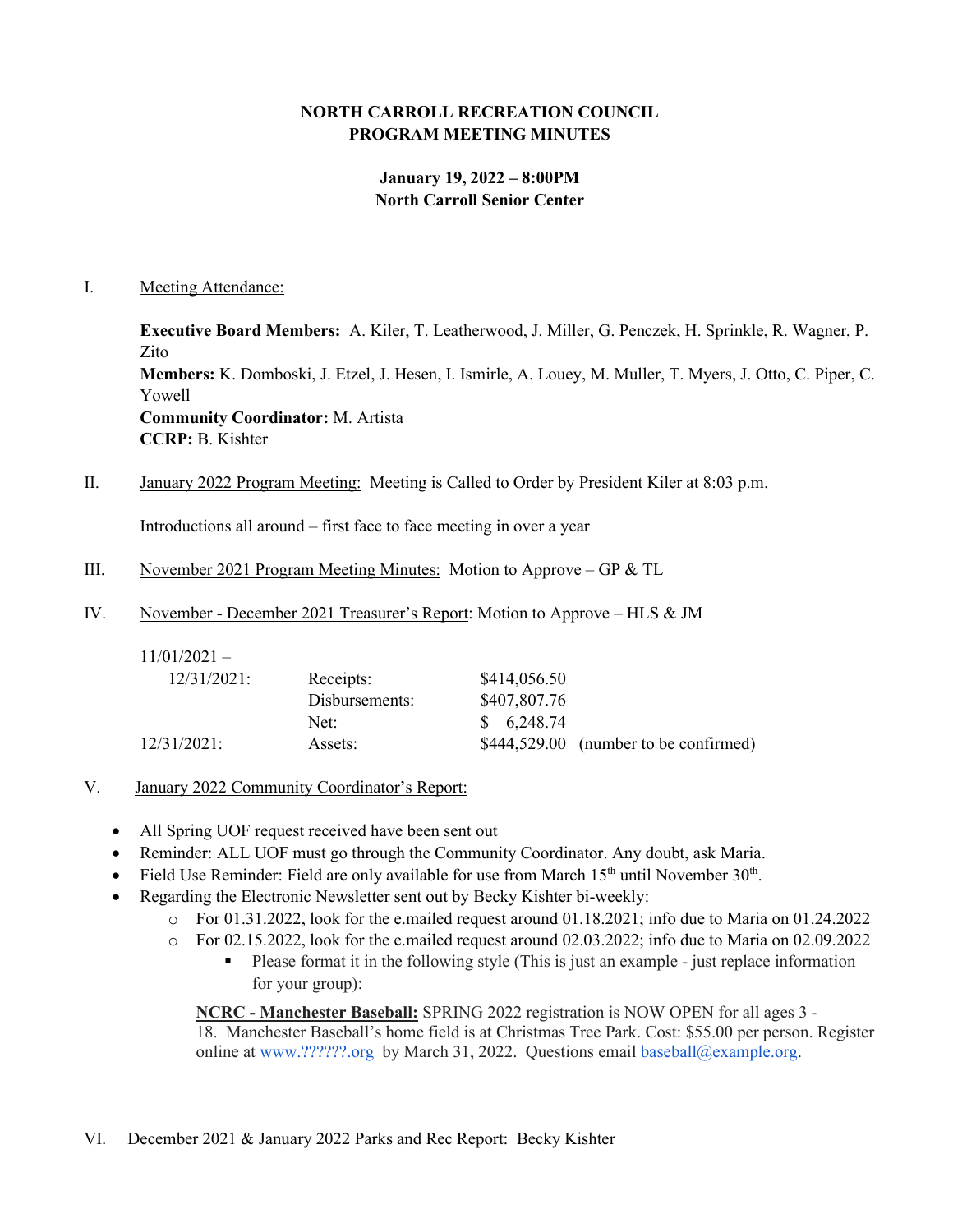- Department field requests should be forwarded to Lisa no later than January 30, 2022. As a reminder space is granted by historical usage. Any and all field conflicts should be handled internally by the respective Recreation Council prior to forwarding to the Department.
- County/CCPS field usage requests cannot begin before March 15th or end after November 30th.
- NCHS is no longer County property, therefore Maria does not handle those requests.
- Updated Good Sportsmanship Policy/Code of Conduct needs to be on your website and old ones removed, i.e., CCRP Youth Sports Standards AND Carroll County Code of Conduct
- Updated approved Volunteers Listing was posted today 1/19/22.
- Camp Guide will be released mid-February.
- Summer Camp applications are still being accepted by Lisa and can be included in the Summer Guide due early March.
- FoCRP meeting is scheduled for Tuesday, January 25th (virtual)
- COVID19 Update masks in CCPS and all County Facilities (RMC, Senior Centers, Community Rooms) required at all times unless actively participating in the program. All masks during enter/exit of building and restroom use, as well as all masks for all spectators at all times.
- LAX MAXX 2022 will be held the second weekend in June (Friday Sunday).
- Santa Calling event went very well, called  $250+$  kids we cannot do this event without the volunteers, thank you Mike Hernandez for your participation in this special event!
- We have new Adaptive Rec Specialist, Ann Marie Foster in the office part time.
- We have a new Receptionist, Becky Eckard, starting February 3rd and will be the Community Coordinator's new contact for the Department's field and facility UOFs.
- Updated contact listing will be attached to the minutes please make me aware of any changes ASAP.
- Reminders:
	- o Inclement Weather link for the council's policy for CCPS https://ww.carrollcountymd.gov/media/15090/chart-for-facilty-use-during-inclement-weatherrev12-11-17.pdf.
	- o Link to view active snow emergency plan for Carroll County https://chart.maryland.gov/storminfo/snow\_emergency\_plans.asp.
	- o Anyone being paid in your program vs. volunteering their time, should not complete a "Volunteer Background Check" as they are not a volunteer. They are contractual and are required to be fingerprinted by the County at their own cost (program can choose to reimburse) and will receive a 1099 as they are responsible to filing their own income taxes. Program is required to hold a current signed contract with the individual. Please have your individuals contact me and be sure to allow several weeks for the full process in order to be cleared to work

# VII. January 2022 President's Report:

Old Business:

- COVID-19 Update:
	- o No changes
- NCHS:
	- $\circ$  Status quo for now. All space requests are being honored. Town Hall Meeting February 21<sup>st</sup> in the auditorium at Panther Performance Center – Current owners hosting with Commissioner Weaver
- Meeting format reminder: In person on the Second Wednesday of each month; NCRC Executive Board will meet at 7:00 p.m.; Program Meeting held at 8:00 p.m.